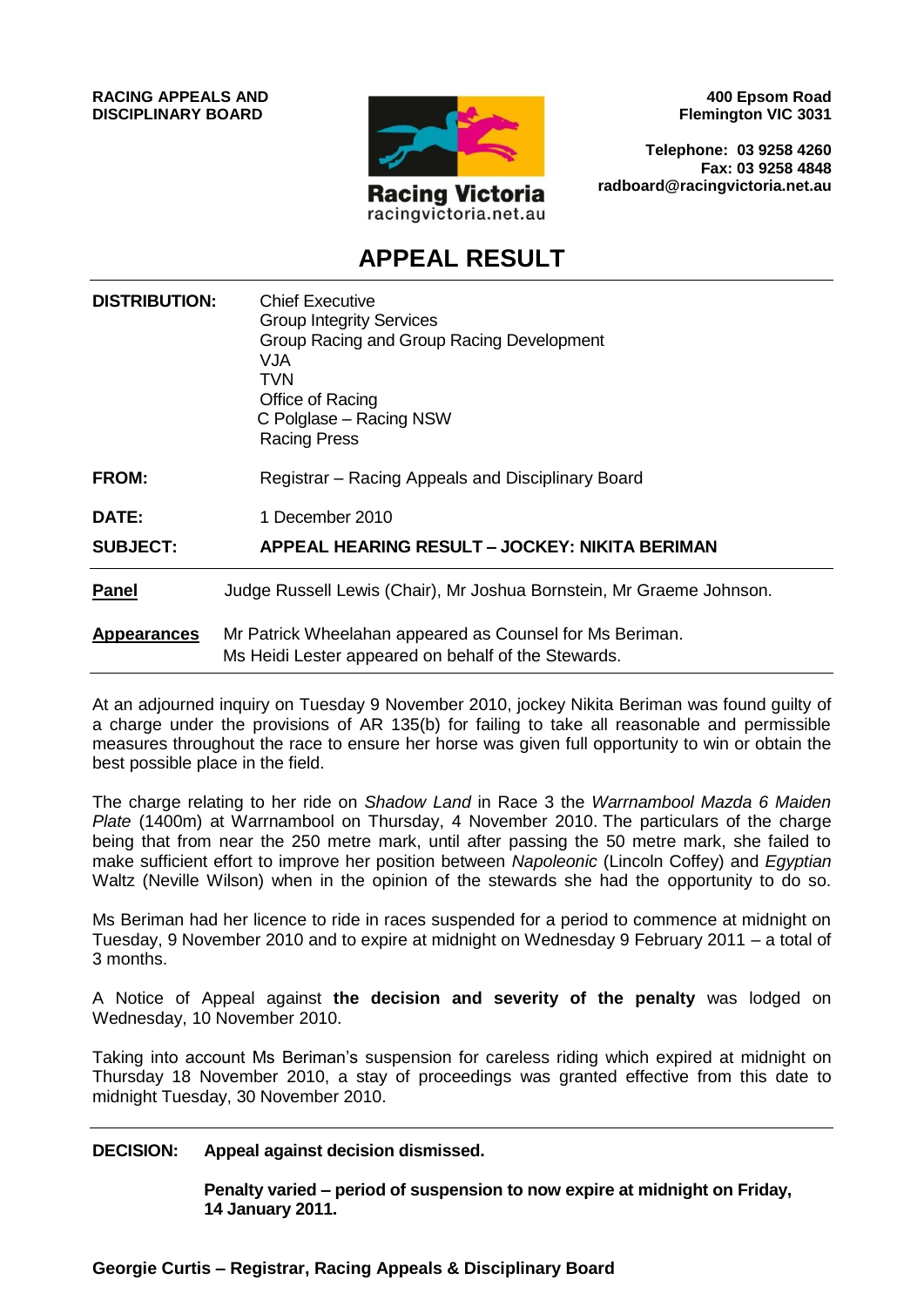# **TRANSCRIPT OF**

# **PROCEEDINGS**

# **RACING APPEALS AND DISCIPLINARY BOARD**

\_\_\_\_\_\_\_\_\_\_\_\_\_\_\_\_\_\_\_\_\_\_\_\_\_\_\_\_\_\_\_\_\_\_\_\_\_\_\_\_\_\_\_\_\_\_\_\_\_\_\_\_\_\_\_\_\_\_\_\_\_\_\_

# **HIS HONOUR JUDGE R.P.L. LEWIS, Chairman MR J. BORNSTEIN MR G. JOHNSON**

# **EXTRACT OF PROCEEDINGS**

# **DECISION**

# **IN THE MATTER OF THE WARRNAMBOOL MAZDA 6 MAIDEN PLATE OVER 1400 METRES AT WARRNAMBOOL ON 4/11/10**

# **JOCKEY: NIKITA BERIMAN**

#### **MELBOURNE**

#### **WEDNESDAY, 1 DECEMBER 2010**

MS H. LESTER appeared on behalf of the RVL Stewards

MR P. WHEELAHAN appeared on behalf of the Appellant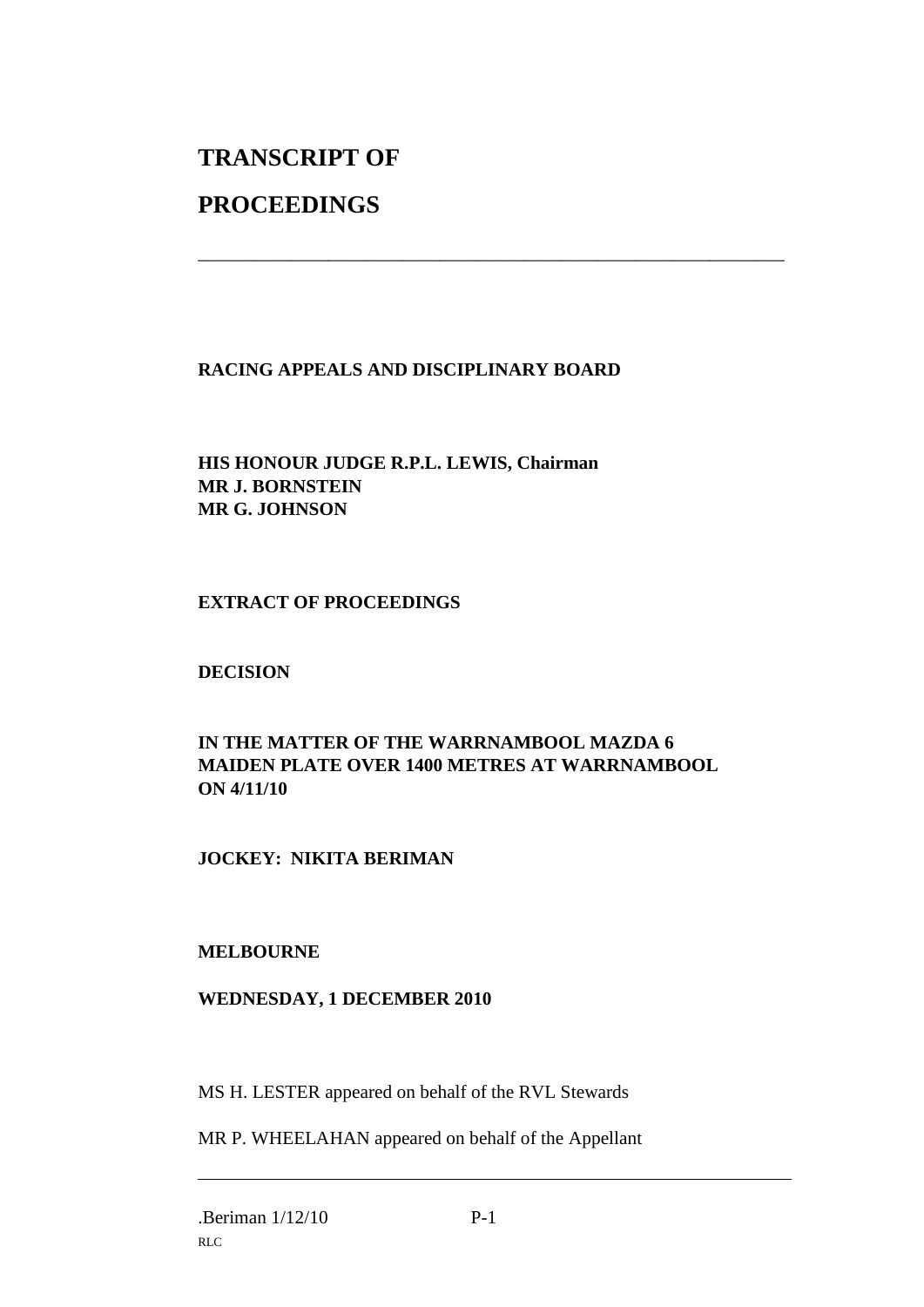CHAIRMAN: In this appeal, the charge and the details of the charge have been adequately set out on page 1 of Mr Wheelahan's submissions, Mr Wheelahan being counsel for the Appellant. A correct statement of the onus of proof, the standard of proof and the tests to be applied are also contained on pages 1, 2 and 3 of Mr Wheelahan's submissions, so I will not descend to repeating those propositions.

The Board is satisfied that there was a run between horses and that the Appellant made no attempt to take the run. Her explanation as to why she did not attempt to take the run may well go to the question of penalty. However, in the Board's view, her decision not to persevere was not a mere error of judgment but was rather an error of judgment of a kind which may only be characterised as culpable or blameworthy.

Objectively considered, Nikita Beriman's failure to take the run represented a significant departure from the standard of riding expected of an experienced and able rider. In the Board's view, there is no doubt that had Shadow Land taken a run, she would certainly have finished in a better place than last.

Accordingly, it is the unanimous view of the Board that the charge has been proved, in the result that the appeal against conviction is dismissed.

#### **DISCUSSION**